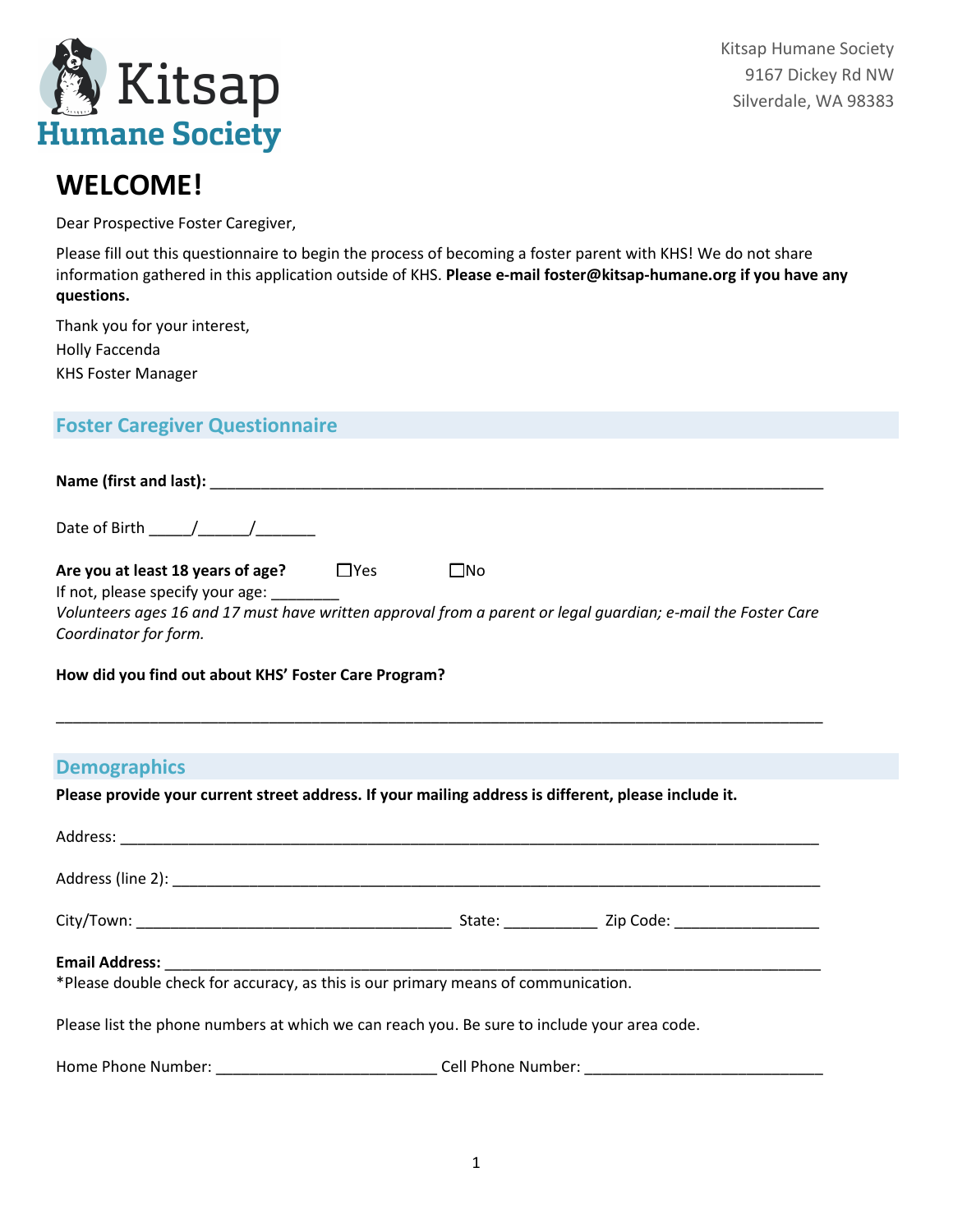

# **Fostering Preferences**

**In order to better match foster caregivers with animals in need, it would help us to know your preferences for any future foster assignments.**

| <b>Adult Cats</b>              | Very Interested | Might Be Interested | Not Interested |
|--------------------------------|-----------------|---------------------|----------------|
| Mom Cats with Unweaned Kittens | O               | O                   |                |
| Kittens                        | O               | $\circ$             | O              |
| <b>Adult Dogs</b>              | O               | O                   | O              |
| Mom Dogs with Unweaned Pups    | O               | O                   | O              |
| Puppies                        | O               | $\circ$             | O              |
| Cage birds                     | O               | $\circ$             | O              |
| Reptiles/Amphibians            | O               | O                   | O              |
| Livestock                      | O               | $\circ$             | O              |
| Pet Protection Program         |                 |                     |                |

Many times, the animals who need foster care have medical conditions or need behavior modification in order to ready them for adoption. This can include underweight animals, animals recovering from surgery, animals with treatable skin conditions, shy or fearful animals, elderly animals, animals in need of household manners training, and animals with more severe behavioral needs. You are not obligated to take on any foster animal you are not comfortable with, and fostering is completely at-will.

## **Are there any behaviors or medical concerns that you are absolutely not comfortable with in a foster animal?** \_\_\_\_\_\_\_\_\_\_\_\_\_\_\_\_\_\_\_\_\_\_\_\_\_\_\_\_\_\_\_\_\_\_\_\_\_\_\_\_\_\_\_\_\_\_\_\_\_\_\_\_\_\_\_\_\_\_\_\_\_\_\_\_\_\_\_\_\_\_\_\_\_\_\_\_\_

# **About Your Home**

To help us better match animals with foster caregivers, please tell us about your home environment and animal care skills.

#### **Where do you live?** (check one)

|  |  | □ single family home □ duplex/condo □ apartment □ mobile home □ assisted living complex |
|--|--|-----------------------------------------------------------------------------------------|

## **Landlord status?**

□ **□** rent/lease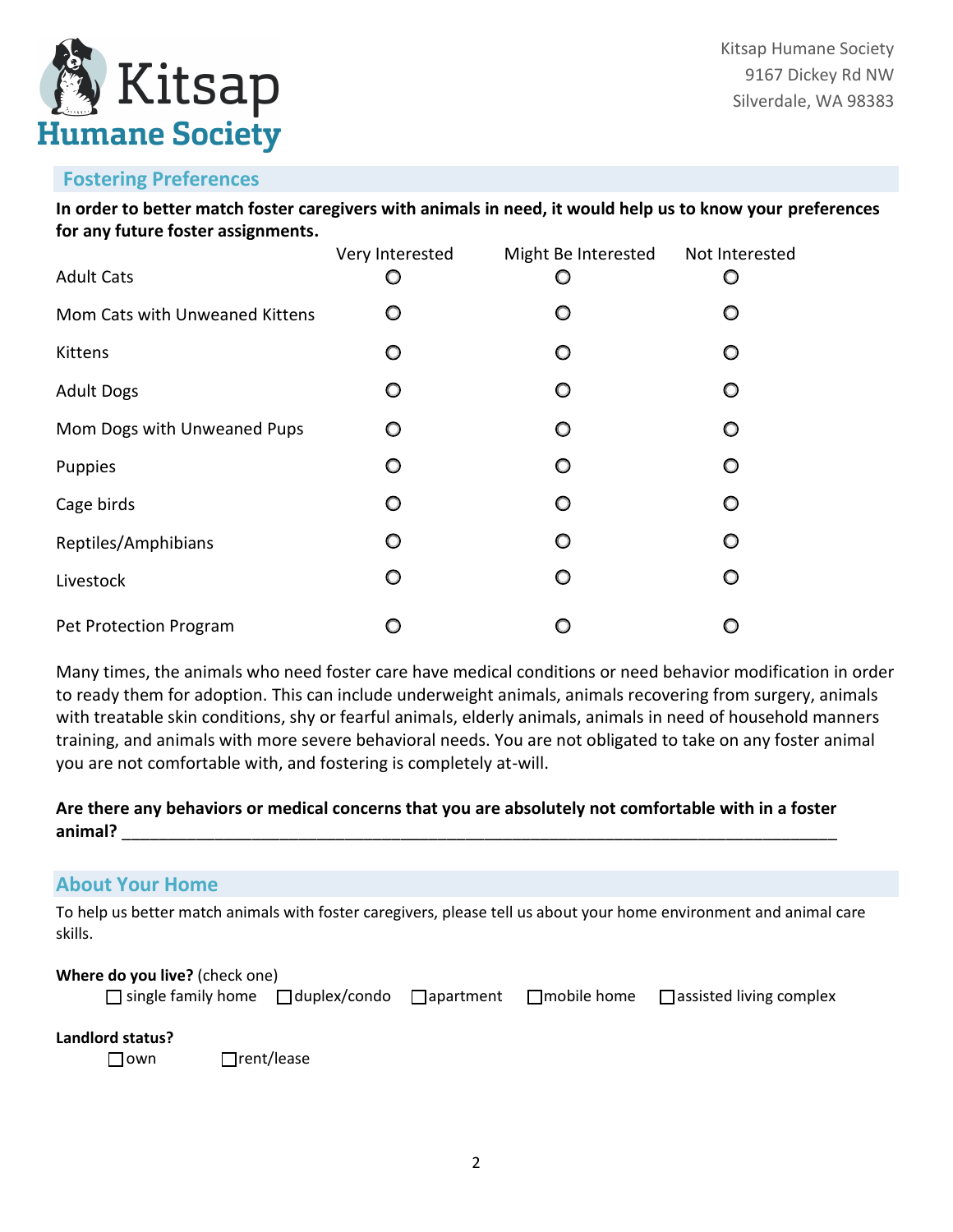

| For dogs only:                             |                                             |
|--------------------------------------------|---------------------------------------------|
| Do you have a yard?                        |                                             |
| $\Box$ No $\Box$ Yes, unfenced             | $\Box$ Yes, fenced - fence type and height: |
| How do you plan to keep the dog contained? |                                             |

**Who do you live with?**

| Name | Age | <b>Relationship to Applicant</b> |
|------|-----|----------------------------------|
|      |     |                                  |
|      |     |                                  |
|      |     |                                  |
|      |     |                                  |
|      |     |                                  |
|      |     |                                  |
|      |     |                                  |
|      |     |                                  |
|      |     |                                  |
|      |     |                                  |

| Are all members of your household aware and supportive of your interest in fostering? $\Box$ Yes $\Box$ No |  |  |
|------------------------------------------------------------------------------------------------------------|--|--|
|------------------------------------------------------------------------------------------------------------|--|--|

#### **How many animals live in your home as permanent residents (your own pets)?**

| <b>Type/Breed</b>                                                                                       | Age | # of Years<br>Owned | Spayed/Neutered? | <b>Vaccinations Current?</b> |
|---------------------------------------------------------------------------------------------------------|-----|---------------------|------------------|------------------------------|
|                                                                                                         |     |                     |                  |                              |
|                                                                                                         |     |                     |                  |                              |
|                                                                                                         |     |                     |                  |                              |
|                                                                                                         |     |                     |                  |                              |
|                                                                                                         |     |                     |                  |                              |
| Do your personal pets get along well with other animals? $\Box$ Yes $\Box$ No<br>If no, please specify: |     |                     |                  |                              |

|  |       | Do you have an area that can be isolated from personal pets and easily disinfected (no carpet, i.e. bathroom)? |
|--|-------|----------------------------------------------------------------------------------------------------------------|
|  | ,IYes | $\Box$ No                                                                                                      |
|  |       |                                                                                                                |

If yes, please specify: \_\_\_\_\_\_\_\_\_\_\_\_\_\_\_\_\_\_\_\_\_\_\_\_\_\_\_\_\_\_\_\_\_\_\_\_\_\_\_\_\_\_\_\_\_\_\_\_\_\_\_\_\_\_\_\_\_\_\_\_\_\_\_\_\_\_\_\_\_\_\_\_\_\_\_\_\_\_\_\_\_\_\_\_\_\_\_\_\_\_

**Would you be able to come to the shelter every couple of weeks for your foster animal's vaccine boosters and health checks?** ☐Yes ☐No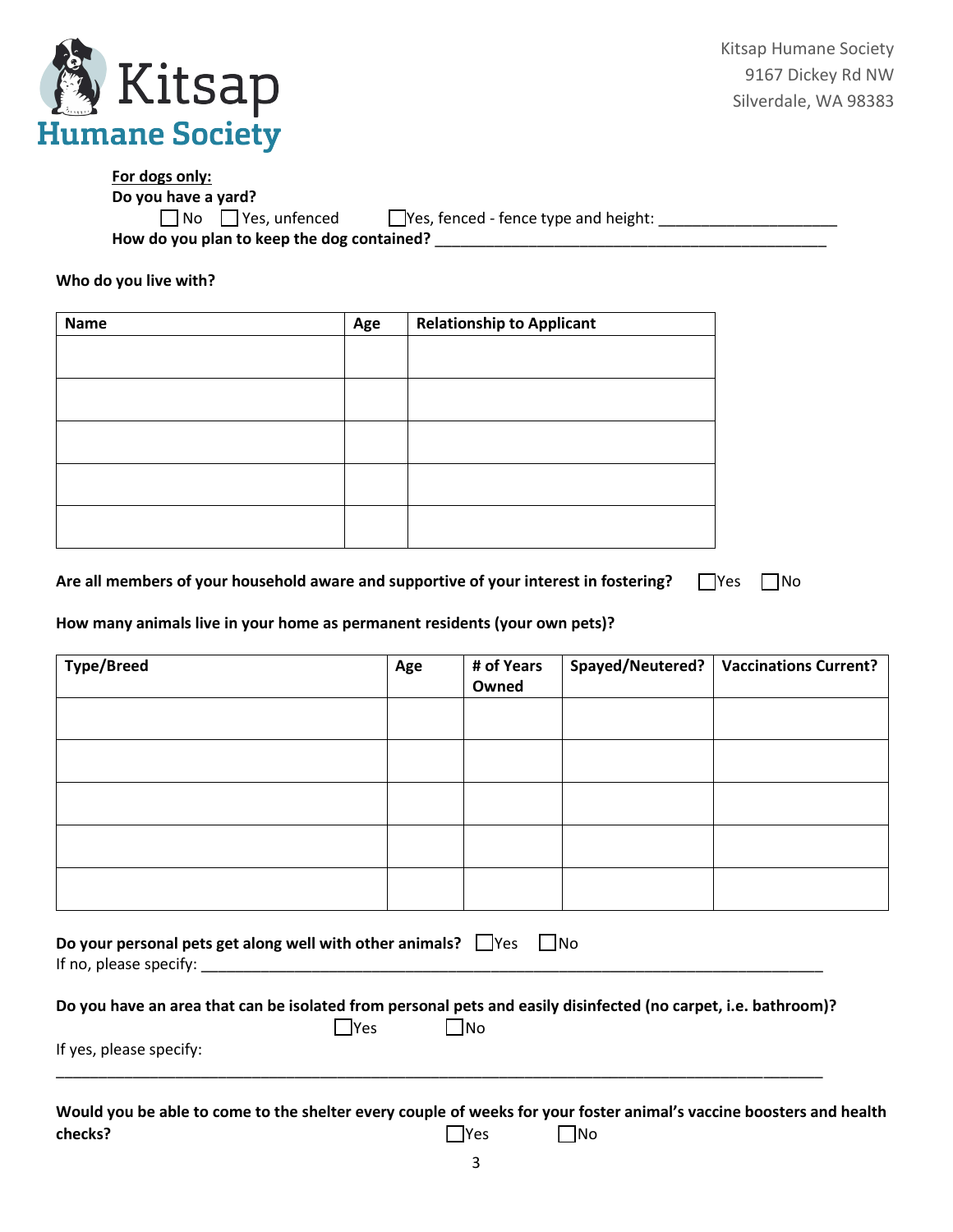

**Please list any special training or experience in animal handling or care that you have had:** 

\_\_\_\_\_\_\_\_\_\_\_\_\_\_\_\_\_\_\_\_\_\_\_\_\_\_\_\_\_\_\_\_\_\_\_\_\_\_\_\_\_\_\_\_\_\_\_\_\_\_\_\_\_\_\_\_\_\_\_\_\_\_\_\_\_\_\_\_\_\_\_\_\_\_\_\_\_\_\_\_\_\_\_\_\_\_\_\_\_\_

\_\_\_\_\_\_\_\_\_\_\_\_\_\_\_\_\_\_\_\_\_\_\_\_\_\_\_\_\_\_\_\_\_\_\_\_\_\_\_\_\_\_\_\_\_\_\_\_\_\_\_\_\_\_\_\_\_\_\_\_\_\_\_\_\_\_\_\_\_\_\_\_\_\_\_\_\_\_\_\_\_\_\_\_\_\_\_\_\_\_

## **Foster Program**

**If it is decided by KHS that a foster animal needs to be humanely euthanized for health or behavior reasons once the animal is back in the adoption system, do you want to be notified of this decision beforehand? Please note that we do our best to contact foster caregivers, however if we do not reach you in a timely fashion and the issue is urgent, KHS reserves the right to make this decision at any time.**

\_\_\_\_\_\_\_\_\_\_\_\_\_\_\_\_\_\_\_\_\_\_\_\_\_\_\_\_\_\_\_\_\_\_\_\_\_\_\_\_\_\_\_\_\_\_\_\_\_\_\_\_\_\_\_\_\_\_\_\_\_\_\_\_\_\_\_\_\_\_\_\_\_\_\_\_\_\_\_\_\_\_\_\_\_\_\_\_\_\_\_\_\_\_\_\_\_\_

\_\_\_\_\_\_\_\_\_\_\_\_\_\_\_\_\_\_\_\_\_\_\_\_\_\_\_\_\_\_\_\_\_\_\_\_\_\_\_\_\_\_\_\_\_\_\_\_\_\_\_\_\_\_\_\_\_\_\_\_\_\_\_\_\_\_\_\_\_\_\_\_\_\_\_\_\_\_\_\_\_\_\_\_\_\_\_\_\_\_\_\_\_\_\_\_\_\_

\_\_\_\_\_\_\_\_\_\_\_\_\_\_\_\_\_\_\_\_\_\_\_\_\_\_\_\_\_\_\_\_\_\_\_\_\_\_\_\_\_\_\_\_\_\_\_\_\_\_\_\_\_\_\_\_\_\_\_\_\_\_\_\_\_\_\_\_\_\_\_\_\_\_\_\_\_\_\_\_\_\_\_\_\_\_\_\_\_\_\_\_\_\_\_\_\_\_

\_\_\_\_\_\_\_\_\_\_\_\_\_\_\_\_\_\_\_\_\_\_\_\_\_\_\_\_\_\_\_\_\_\_\_\_\_\_\_\_\_\_\_\_\_\_\_\_\_\_\_\_\_\_\_\_\_\_\_\_\_\_\_\_\_\_\_\_\_\_\_\_\_\_\_\_\_\_\_\_\_\_\_\_\_\_\_\_\_\_\_\_\_\_\_\_\_\_

\_\_\_\_\_\_\_\_\_\_\_\_\_\_\_\_\_\_\_\_\_\_\_\_\_\_\_\_\_\_\_\_\_\_\_\_\_\_\_\_\_\_\_\_\_\_\_\_\_\_\_\_\_\_\_\_\_\_\_\_\_\_\_\_\_\_\_\_\_\_\_\_\_\_\_\_\_\_\_\_\_\_\_\_\_\_\_\_\_\_\_\_\_\_\_\_\_\_

\_\_\_\_\_\_\_\_\_\_\_\_\_\_\_\_\_\_\_\_\_\_\_\_\_\_\_\_\_\_\_\_\_\_\_\_\_\_\_\_\_\_\_\_\_\_\_\_\_\_\_\_\_\_\_\_\_\_\_\_\_\_\_\_\_\_\_\_\_\_\_\_\_\_\_\_\_\_\_\_\_\_\_\_\_\_\_\_\_\_\_\_\_\_\_\_\_\_

\_\_\_\_\_\_\_\_\_\_\_\_\_\_\_\_\_\_\_\_\_\_\_\_\_\_\_\_\_\_\_\_\_\_\_\_\_\_\_\_\_\_\_\_\_\_\_\_\_\_\_\_\_\_\_\_\_\_\_\_\_\_\_\_\_\_\_\_\_\_\_\_\_\_\_\_\_\_\_\_\_\_\_\_\_\_\_\_\_\_\_\_\_\_\_\_\_\_

\_\_\_\_\_\_\_\_\_\_\_\_\_\_\_\_\_\_\_\_\_\_\_\_\_\_\_\_\_\_\_\_\_\_\_\_\_\_\_\_\_\_\_\_\_\_\_\_\_\_\_\_\_\_\_\_\_\_\_\_\_\_\_\_\_\_\_\_\_\_\_\_\_\_\_\_\_\_\_\_\_\_\_\_\_\_\_\_\_\_\_\_\_\_\_\_\_\_

\_\_\_\_\_ YES, I want to be contacted in this situation

\_\_\_\_\_ NO, I do not want to be contacted

**Why are you interested in fostering with KHS?**

**Please list any concerns or questions you have about fostering so we can discuss them with you**: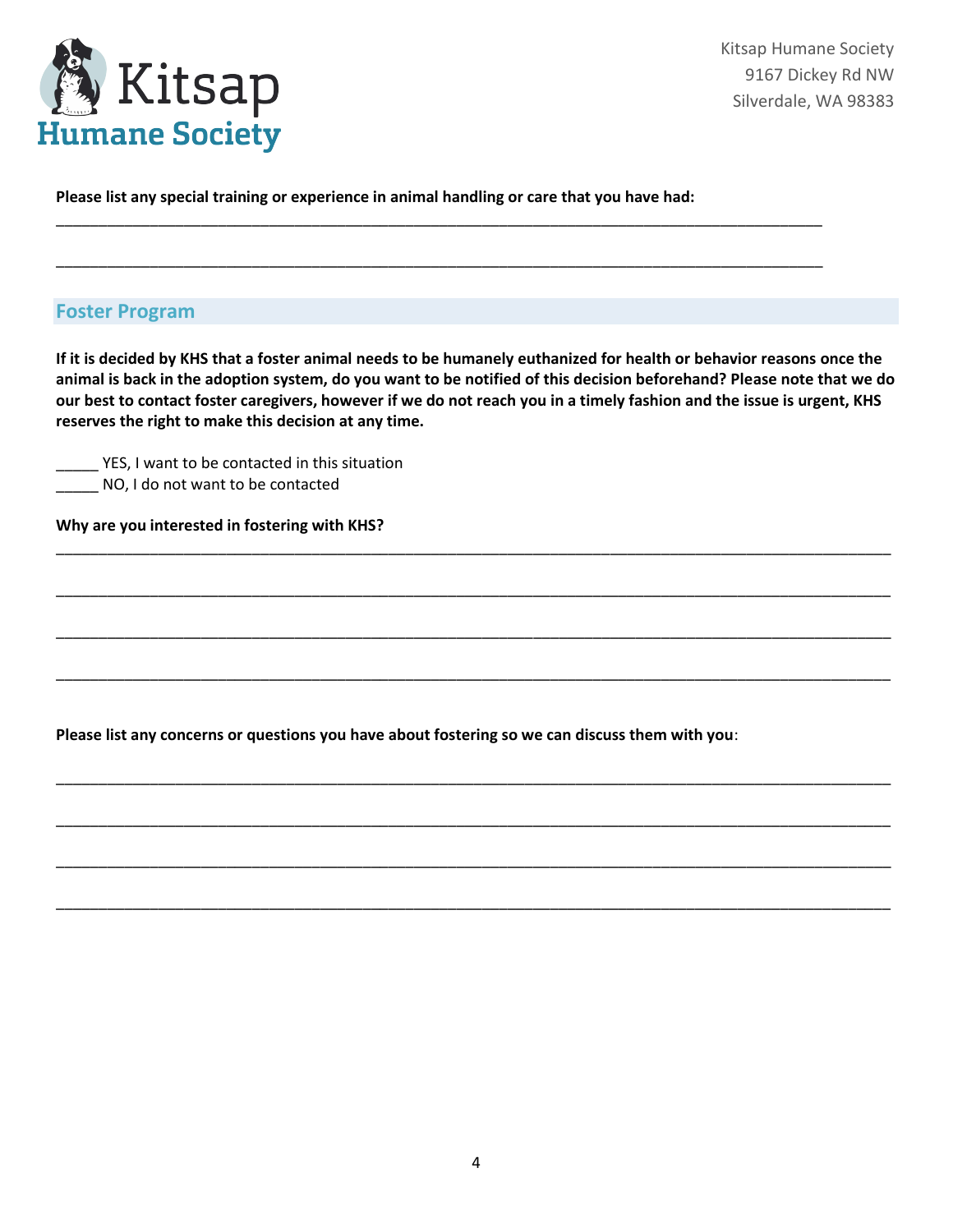

Kitsap Humane Society 9167 Dickey Rd NW Silverdale, WA 98383

#### **Please read the through these foster policies and initial to indicate you agreed to comply:**

I agree to comply with all local and state laws and ordinances relating to the care of domestic animals and will not engage in any illegal activity with my foster animal.

\_\_\_\_\_ I understand that no foster animal is allowed outside unattended and unrestrained.

\_\_\_\_\_ I understand that no foster animal is allowed to be left unattended with children.

\_\_\_\_\_ I understand that there are no guarantees of the behavior, health, or disposition of my foster.

\_\_\_\_\_ I understand that the animal I am taking into foster care may not be housebroken and I am willing to train the animal and give it time to adjust to house/litter box breaking and crate training. I understand that the animal I am taking into foster care may not be used to living indoors and may scratch or soil my furniture or belongings.

\_\_\_\_\_ I understand that the shelter environment is very stressful, and my foster animal may take some time to adjust to new situations, people and other animals in the home.

\_\_\_\_\_ I will use only positive reinforcement for training and will not use any kind of physical punishment or fear-based training, regardless of the behavior issues.

I understand that foster pets are to be kept separate from personal pets for 2 weeks, with the exception of adult dog fosters interacting with owned adult dogs.

\_\_\_\_\_ I understand that a foster animal cannot interact with other pets outside my home. For adult dogs, I understand that if I have other adult dogs in my home, I am required to bring my pets to KHS to do an introduction with the foster dog before I am permitted to bring that pet into my home. I understand that I am not permitted to take my foster dog to dog parks or have it meet other dogs that are not my own, including friends and neighbor's dogs.

\_\_\_\_\_ I understand that I am responsible for transporting the foster animal to the shelter for veterinary appointments and vaccine booster appointments when necessary.

\_\_\_\_\_ I understand that it is my responsibility to e-mail the Foster Department weekly to report on the condition and status of the foster animal.

\_\_\_\_\_ I understand that all veterinary visits and procedures happen at KHS and I am not permitted to take my KHS foster animal to an outside veterinary clinic.

\_\_\_\_\_ I understand that a foster animal cannot be adopted until they are spayed/neutered.

\_\_\_\_\_ I understand that a foster animal cannot be given away to a new home without the adopter coming to KHS to finalize all adoption paperwork. I understand that I am not responsible for adopting out my foster animal and that if a friend or family member wishes to adopt my foster animal, the animal will not be placed on a Hold and all normal adoption processes and policies apply.

\_\_\_\_\_ If I decide that I cannot follow through on my foster care commitment, I will give 24 hours notice and notify the Foster Department; but if at any time I feel that my safety or the safety of my family or resident animals is at risk I can return my foster animal immediately.